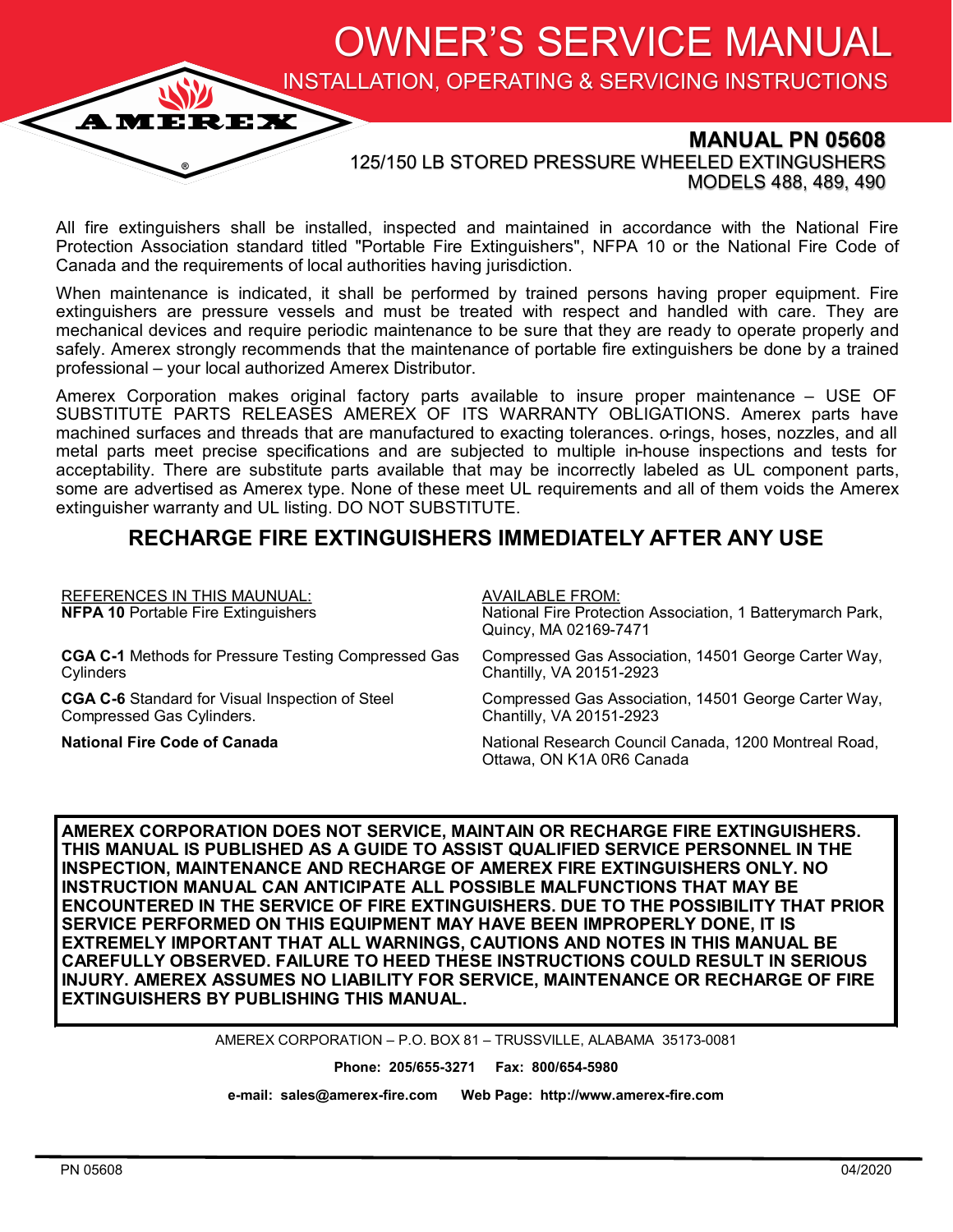### **FOR REPLACEMENT PARTS SEE THE AMEREX PORTABLE AND WHEELED PARTS BOOK PN 27277 AVAILABLE AT http://www.amerex-fire.com UNDER MANUALS OF THE RESOURCE SELECTION.**

### **INTRODUCTION**

The Amerex Models 488 (ABC), 489 (Regular) and 490 (Purple K) Stored Pressure Wheeled Dry Chemical fire extinguishers are designed to provide larger volumes of dry chemical fire fighting agent than hand portable types for industrial applications. These wheeled extinguishers can easily be transported and operated by one person. The cage type carriage provides protection for the operating valve, cylinder and hose assembly. Easy rolling 16 inch semi-pneumatic rubber tires assure minimum effort to quickly transport them through narrow spaces to a fire scene.

Maximum protection from severe corrosive environment is afforded by the Amerex corrosion resistant metal preparation and paint finish. The operating valve, handle, gauge guard, fill cap, house couplings and ball type shutoff are brass, or brass chrome plated for years of trouble free use. These models carry an Amerex warranty of six years.

Field recharging is possible utilizing maintenance/recharge equipment available through your Amerex Distributor. To provide optimum extinguisher reliability, recharging shall be performed by persons trained in fire extinguisher maintenance and servicing. This manual shall be used as a guide for installing, operating and servicing this extinguisher. The best place to have your extinguisher serviced and recharged is your Authorized Amerex Distributor who has the professional experience and equipment to do it properly.

### **PREPARING YOUR NEW EXTINGUISHER FOR USE**

- 1. Examine the extinguisher for evidence of shipping damage. Notify the delivering carrier immediately if any damage is discovered.
- 2. Remove all wrappings, straps and pallet retaining bolts.
- 3. Check to insure that the hose connection to the operating valve and shut-off nozzle to the hose are tight.
- 4. Check to insure that the shut-off nozzle is in the closed position. The pull pin shall be installed in the operating valve and the tamper seal intact.
- 5. Check to make sure that the cap is on the "bleeder valve" (located on the side of the extinguisher operating valve). The pressure seal is in the cap and it must be in place to prevent leakage.
- 6. This extinguisher is shipped from the factory fully charged. Visually inspect the pressure gauge the pressure shall be in the green zone (240 psi  $\pm$  approx. 10 psi range). The most accurate method to determine if the extinguisher is filled with the proper amount of chemical is to weigh the unit. The gross weight is indicated on the nameplate (label).
	- **NOTE:** Slight pressure variances in the gauge reading may be found if the extinguisher has been subjected to extremes of heat or cold. High temperatures can cause high gauge readings and low temperatures, low readings. When in doubt, condition the extinguisher to 70ºF (21ºC) for several hours to obtain more accurate pressure gauge readings.
- 7. Record the date the unit is being placed into service on the inspection tag and attach it to the extinguisher.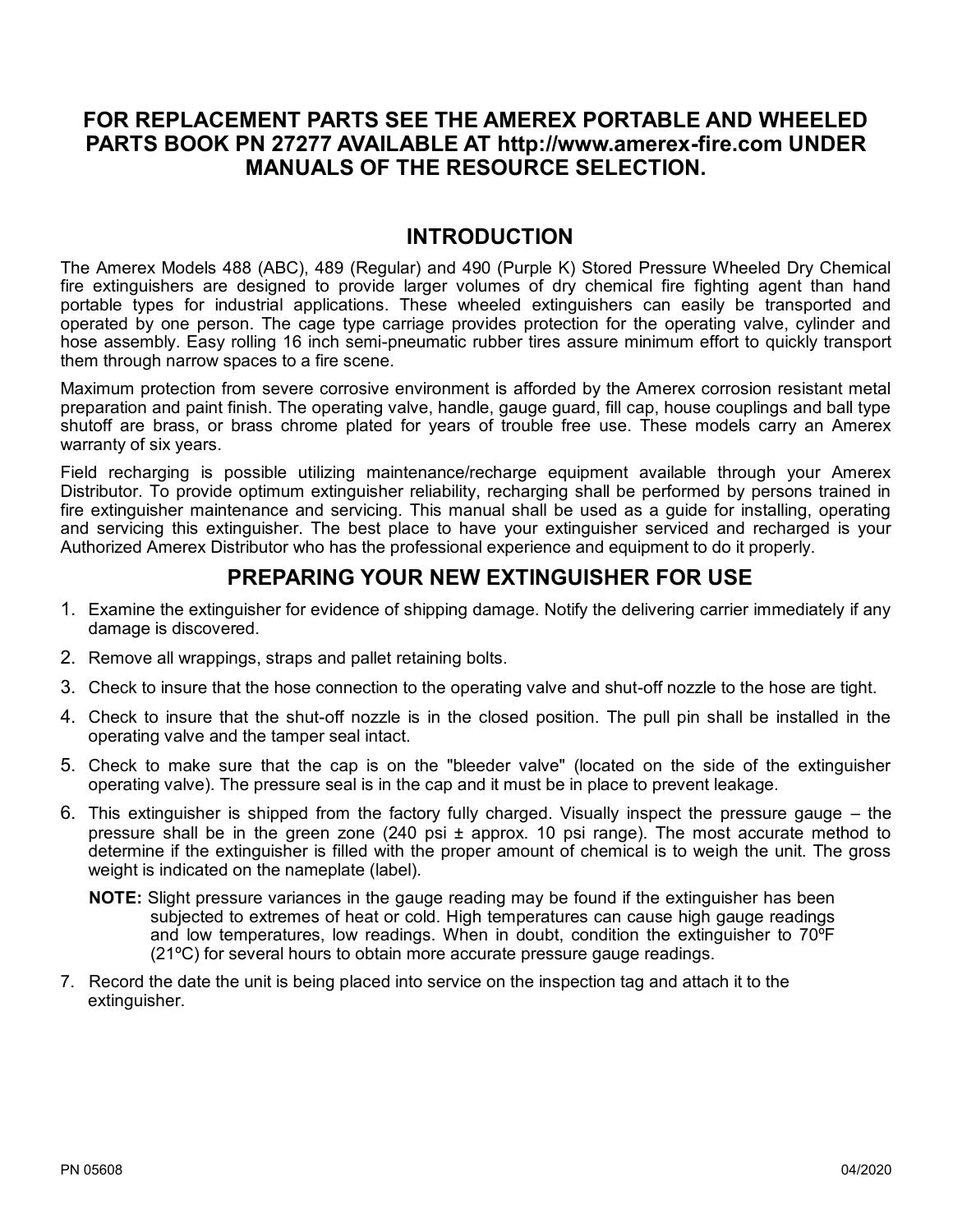### **INSTALLATION**

Do not place this extinguisher close to a potential fire hazard. Amerex recommends location no less than a 50 ft (15 m) distance from the hazard while leaving an unobstructed access. Avoid placing it in an extremely hot or cold place. The operational temperature range for this extinguisher is -65º to +120ºF (-54º to +49ºC). The extinguisher shall be adequately protected if temperatures outside of this range are anticipated. Keep the extinguisher clean and free from dirt, ice, chemicals and any contaminants which may interfere with its proper operation. Do not functionally test this fire extinguisher. (Testing or any use may cause the extinguisher to gradually lose pressure and become ineffective.)

### **OPERATION**

**NOTE: Persons expected to use this extinguisher shall be trained in initiating its operation and in the proper fire fighting technique. Familiarize all personnel with this information before an emergency occurs.**

1 Move the extinguisher to within approximately 50 ft (15 m) of the fire site. Keep the extinguisher upright.

#### **CAUTION:THIS EXTINGUISHER MUST BE OPERATED IN AN UPRIGHT POSITION. IF EQUIPPED WITH AN OPTIONAL TOW LOOP AND VEHICLE TOWED TO THE FIRE SCENE, REMOVE FROM TOW HITCH AND OPERATE IN A VERTICAL POSITION.**

- 2. Twist and pull the pull pin. Open cylinder discharge valve by rotating (pulling) the handle valve lever toward the hose. The hose is now pressurized with chemical.
- 3. Pull nozzle, with lever in the closed position, from the mount and extend the hose from the storage rack.
- 4. Stand back 30 ft (10 m) from the fire and aim the nozzle at base of flames nearest you. Open nozzle by pulling handle toward you (be prepared for a discharge recoil by holding the nozzle firmly).
- 5. Sweep side to side across the base of the fire and past both edges. Progressively follow up until the fire is extinguished. Work the fire away from you while being alert for flashbacks. Move closer as the fire is extinguished but not so close as to scatter or splash the burning materials.
- 6. When the fire is out, push the hose (discharge) lever forward to the closed position. Stand by and watch for possible reignition.
- 7. Evacuate and ventilate the area immediately after extinguishing the fire. The fumes and smoke from any fire may be hazardous and can be deadly.

**DISCHARGE TIME** – 488 – 49 Seconds

489 – 60 Seconds

490 – 52 Seconds

**EFFECTIVE RANGE OF AGENT THROW** — 30 TO 40 FEET (10 TO 12 METERS)

**HOSE LENGTH** – 50 FEET (15.24 METERS)

### **SHUTDOWN**

**CAUTION:BEFORE PERFORMING THE SHUTDOWN PROCEDURE AND PREPARING TO MOVE THE EXTINGUISHER TO THE RECHARGE LOCATION, DETERMINATION MUST BE MADE THAT THE FIRE IS COMPLETELY EXTINGUISHED AND THERE IS NO DANGER OF A FLASHBACK.**

- 1. Tip the extinguisher to the horizontal position (resting on the carriage handle) and slowly rotate the cylinder discharge valve lever to the open position. Slowly push the hose (discharge) nozzle lever to the open position and be prepared for some chemical discharge.
- 2. When all pressure has been evacuated from the extinguisher, return the hose (discharge) nozzle lever and cylinder discharge valve lever to the closed position.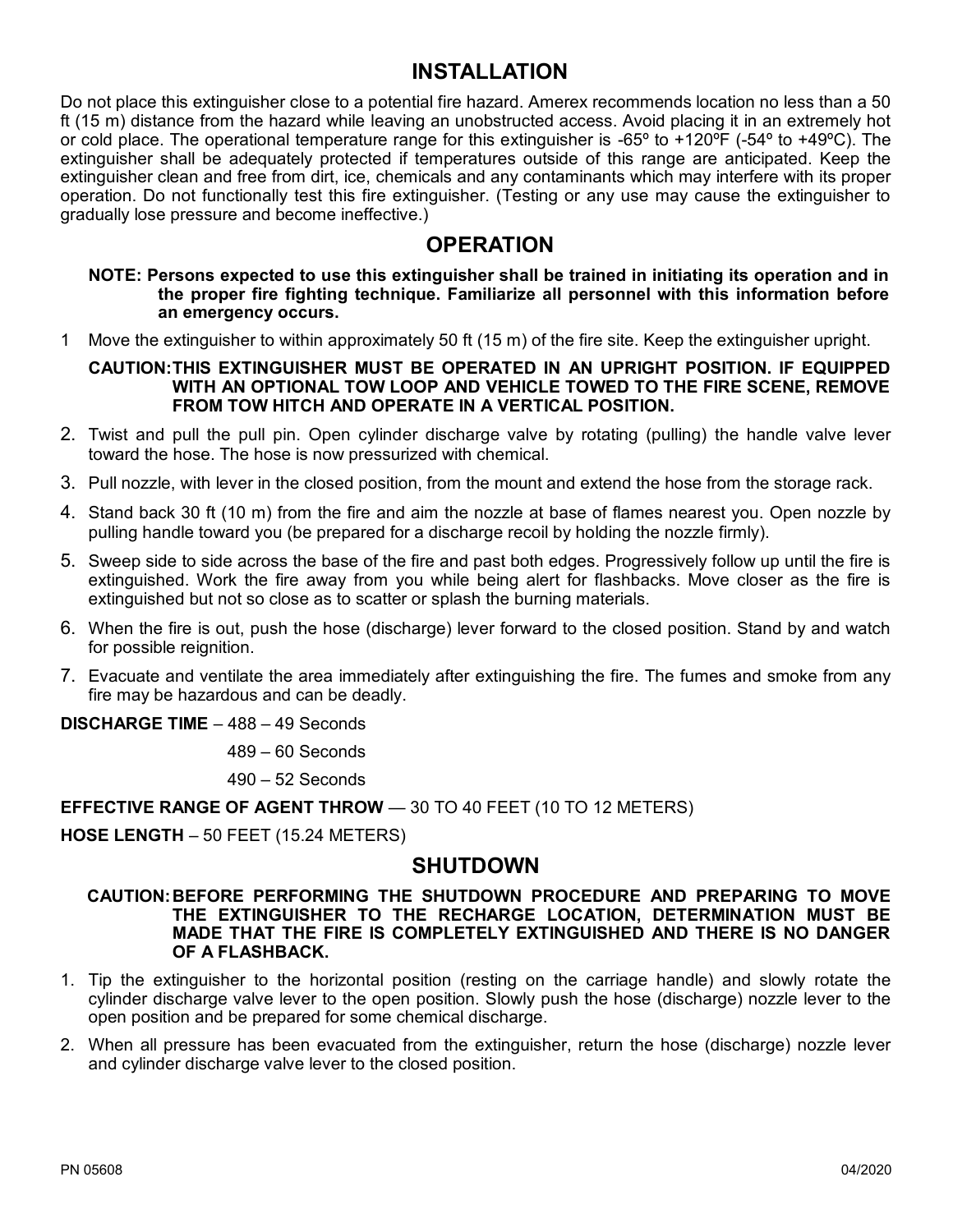#### **NOTE: These steps will allow easy depressurization of the extinguisher and clear the hose assembly with a minimal loss of remaining chemical.**

3. Return the extinguisher to the upright position. Coil the hose onto the storage rack and position the nozzle into the mount in preparation for transport to the recharge location.

### **INSPECTING THE EXTINGUISHER**

**This extinguisher must be inspected at regular intervals (monthly or more often if circumstances dictate) to insure that it is ready for use. Inspection is a "quick check" that a fire extinguisher is available and is in operating condition. It is intended to give reasonable assurance that the fire extinguisher is fully charged. This is done by verifying that it is in its designated place, that it has not been actuated or tampered with and that there is no obvious physical damage or condition to prevent its operation.**

### **PERIODIC INSPECTION PROCEDURES**

**(Monthly or more often if circumstances dictate)**

NFPA 10 Periodic inspection of fire extinguishers shall include a check of at least the following items:

- 1. Located in designated place.
- 2. No obstruction to access or visibility.
- 3. Pressure gauge reading or indicator in the operable range or position.
- 4. Operating instructions on nameplate and facing outward.
- 5. Tamper seal not broken or missing.
- 6. Examination for obvious physical damage, corrosion, leakage, or clogged nozzle.
- 7. Determine fullness by weighing.
- 8. Wheels rotate freely.

### **MAINTENANCE**

**NFPA 10 At least once a year or more frequently if circumstances require, maintenance shall be performed. Maintenance is a "thorough check" of the extinguisher. It is intended to give maximum assurance that a fire extinguisher will operate effectively and safely. It includes a thorough examination for physical damage or condition to prevent its operation and any necessary repair or replacement. It will normally reveal if hydrostatic testing or internal maintenance is required.**

### **MAINTENANCE – SERVICE PROCEDURE**

**NOTE: This procedure will be best accomplished with the extinguisher in an upright position and on a level surface.**

1. Clean extinguisher to remove dirt, grease or foreign material. Check to make sure that the instruction pictogram is securely fastened and legible. Inspect the cylinder for corrosion, abrasion, dents or weld damage. If any damage is found, hydrostatically test to factory test pressure 500 psi (3448 kPa), using the proof pressure method, in accordance with instructions in CGA C-1 and C-6 and NFPA 10. See proper method of depressurizing and reclaiming chemical in Recharge procedures.

### **CAUTION: WHEN CLEANING, AVOID USE OF SOLVENTS AROUND THE PRESSURE GAUGE. THEY COULD SERIOUSLY DAMAGE THE PLASTIC GAUGE FACE.**

- 2. Inspect the extinguisher for damaged, missing or substitute parts. Only factory replacement parts are approved for use on Amerex fire extinguishers.
- 3. Weigh the extinguisher and compare with weight printed in the "Weight Block" section on the nameplate (label). Recharge extinguisher if weight is not within indicated allowable tolerances.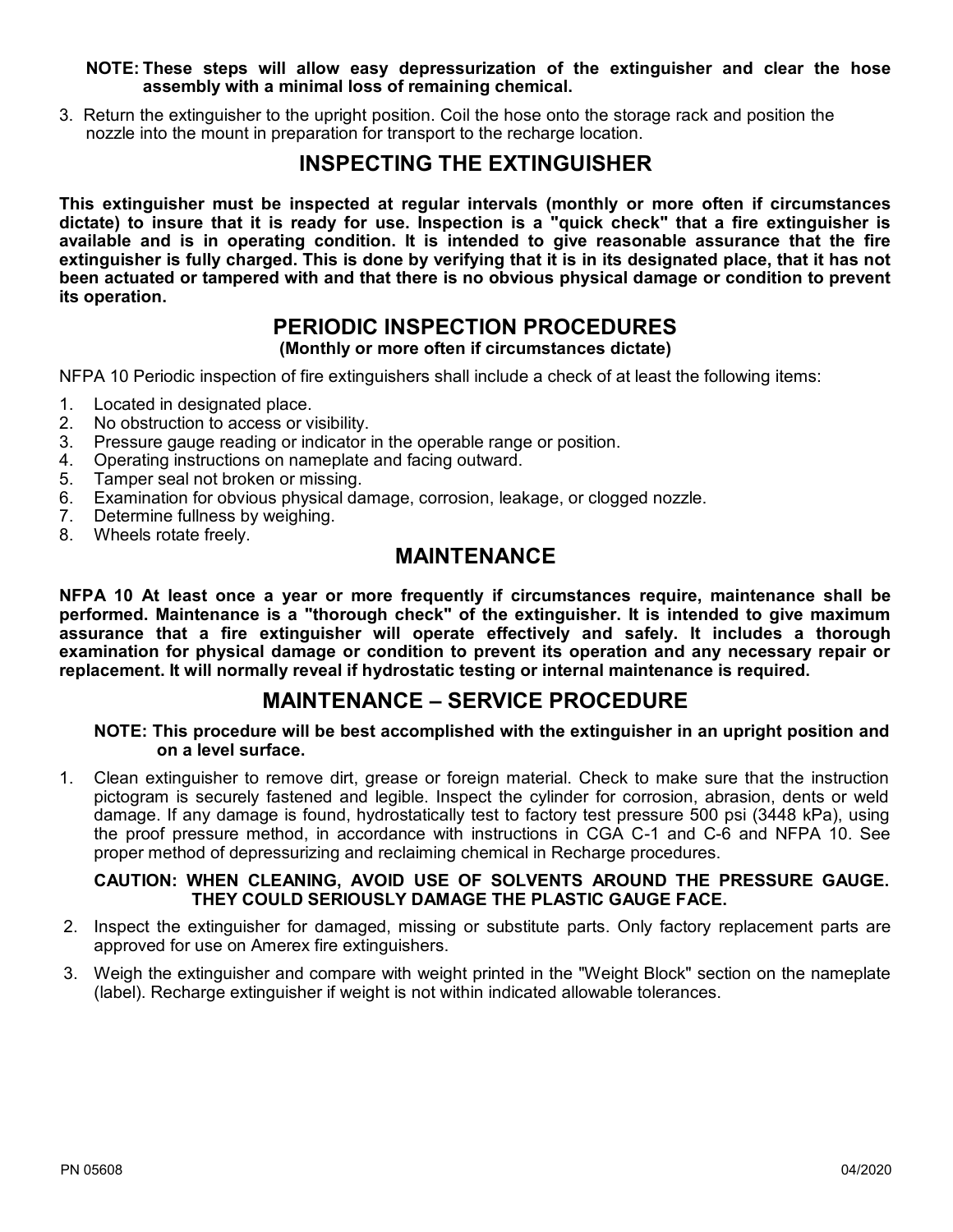- 4. Check the date of manufacture printed on the extinguisher label (nameplate) or on the agent cylinder dome. The agent cylinder must be hydrostatically tested in accordance with DOT requirements to the test pressure indicated on the nameplate 500 psi (3448 kPa).
- 5. Visually inspect the pressure gauge:
	- a. If bent, damaged or improper gauge, depressurize and replace.
	- b. If pressure is low, check for leaks.
- 6. Remove pull pin checking for freedom of movement. Replace if bent or if removal appears difficult.
- 7. Visually inspect, without removing, the agent fill cap for damage or distortion. Replace as necessary only after proper depressurization procedures have been performed (see complete Maintenance – Six Year Teardown instructions).

#### **WARNING: ALWAYS OPEN THE SHUTOFF NOZZLE HANDLE SLOWLY. ANY EVIDENCE OF AGENT IN THE NOZZLE INDICATES THAT THE UNIT MAY HAVE BEEN USED AND THE USE NOT REPORTED. BE PREPARED FOR A POSSIBLE DISCHARGE AND NOZZLE RECOIL.**

- 8. Check the nozzle shutoff lever for freedom of movement (open and close several times). If the operation is impeded, disassemble the nozzle, replace parts and/or properly lubricate as necessary. Make sure that the nozzle tip is clear and unobstructed.
- 9. After making sure that there is no residual pressure in the discharge hose, disconnect it from the operating valve. Blow air through the hose and nozzle assemblies to insure that the passage is clear of foreign material. Check the couplings, hose and hose gasket for damage or deterioration – replace as necessary.
- 10. Inspect the valve assembly for corrosion or damage to hose thread connection. Replace valve assembly or component parts as necessary following the proper depressurization and recharge procedures. If valve removal is necessary, complete all steps in the Complete Maintenance Procedure.
- 11. Reconnect the hose to the agent cylinder. Properly coil the hose on the rack and install the nozzle (with the lever in a closed position) on the mount.

### **NOTE: When assembling the hose to the agent cylinder or nozzle to the hose, tighten the coupling 1/4 turn after contacting the hose gasket.**

- 12. Inspect the wheels to insure they rotate freely. Lubricate as necessary.
- 13. Check carriage assembly for loose nuts, bolts, frame distortion or damage. Check welds for damage or corrosion. Replace damaged parts or make repairs as necessary.
- 14. Install new tamper seal and record service data on the extinguisher inspection tag.
- 15. If the extinguisher has been moved to perform service, make sure that it is returned to its proper location.

### **COMPLETE MAINTENANCE – SIX YEAR TEARDOWN**

**NFPA 10 Every six years, stored pressure extinguishers shall be emptied and subjected to the applicable maintenance procedures. When the applicable maintenance procedures are performed during periodic recharging or hydrostatic testing, the six year requirement shall begin from that date.**

**NFPA 10 requires a "verification of service" external collar tag be installed on the extinguisher whenever a Six Year Maintenance is performed. The "verification of service" tag can only be installed if the operating valve has been removed.**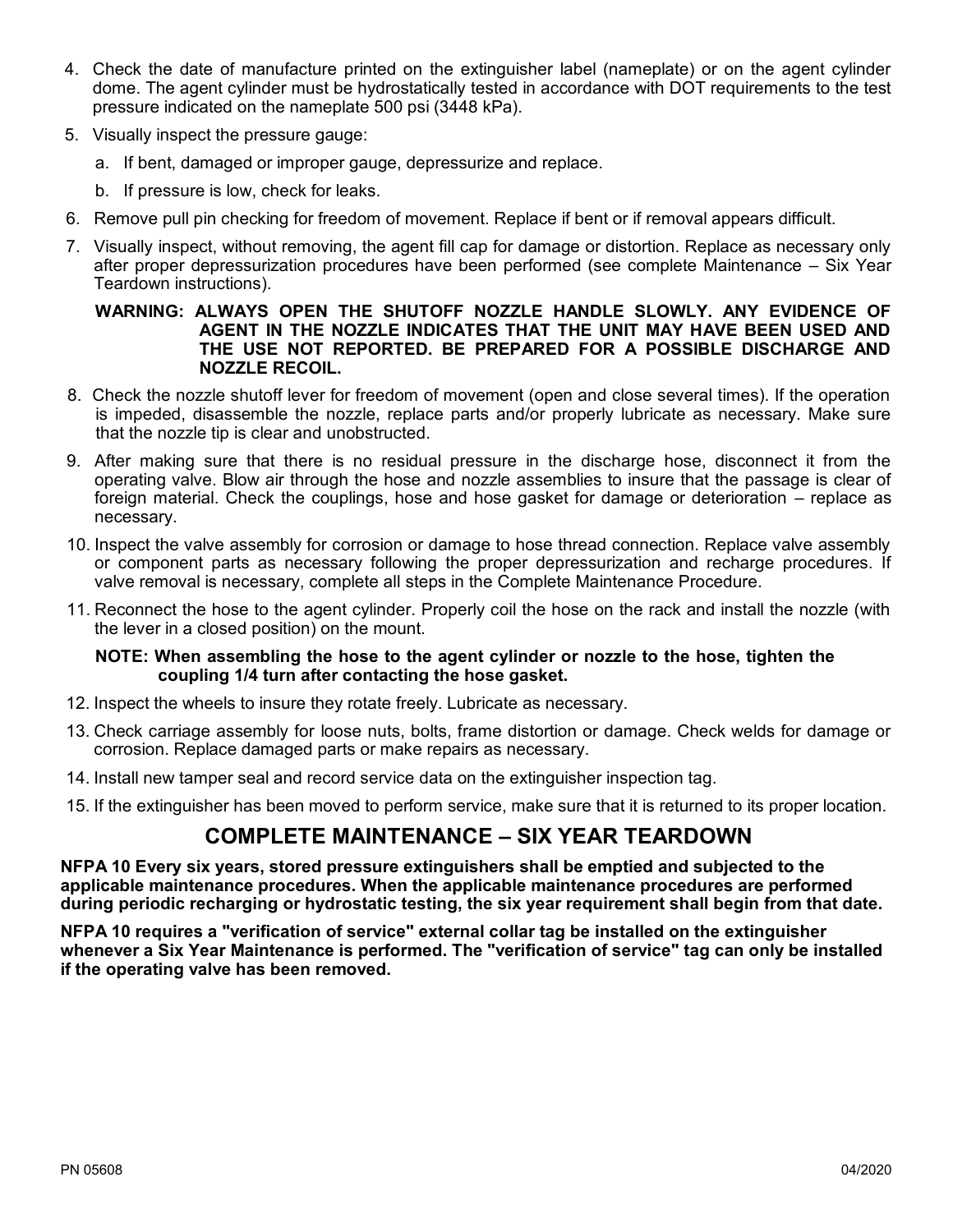- 1. Discharge chemical and pressure into a "closed" dry chemical recovery system (several are commercially available). **Make sure that the extinguisher is completely empty and depressurized**.
	- **NOTE: These extinguishers operate at 240 psi. Some recovery systems may require that the pressure be reduced to safely discharge the chemical and pressure into the system. Use the pressure bleeder valve on the extinguisher valve to reduce the pressure to a point registering just below the green operable area on the pressure gauge. Discharge extinguisher into recovery system. Repressurize the extinguisher (to no more than 200 psi) to exhaust any chemical remaining in the extinguisher.**

#### **NOTE: A "closed recovery system is designed to prevent loss of the chemical "fines" Loss of the "fines" could result in reduced extinguisher efficiency.**

2. Clean extinguisher to remove dirt, grease or foreign material. Check to make sure that the instruction nameplate is securely fastened and legible. Inspect the cylinder for corrosion, abrasion, dents or weld damage. If any of these conditions are found and you doubt the integrity of the cylinder, hydrostatically test to factory test pressure marked on the nameplate (label) in accordance with CGA C-1 and NFPA 10 and DOT regulations.

#### **NOTE: When cleaning, avoid use of solvents around the pressure gauge. They could seriously damage the plastic gauge face.**

- 3. Inspect the extinguisher for damaged, missing or substitute parts. Only factory replacement parts are approved for use on Amerex fire extinguishers.
- 4. Check the date of manufacture on the extinguisher dome. Cylinder must be hydrostatically (proof pressure) tested every 12 years (first time), every 7 years thereafter, to the test pressure indicated on the nameplate (500 psi [3448 kPa]). Cylinder may be hydrostatically tested every 12 years using the water jacket method.
- 5. Visually inspect the pressure gauge if bent, damaged or improper gauge replace with the proper Amerex pressure gauge (see Parts List).
- 6. Check pull pin for freedom of movement. Replace if bent or if removal appears difficult.
- 7. **Verify that no pressure remains in the extinguisher**. (Operating valve and nozzle shutoff in open position and there is no discharge). Remove and inspect the agent fill cap for damage or distortion.
- 8. Check the nozzle shutoff lever for freedom of movement (open and close several times). If the operation is impeded, disassemble the nozzle, replace parts and/or properly lubricate as necessary. Make sure that the nozzle tip is clear and unobstructed.
- 9. Disconnect the discharge hose from the operating valve. Blow air through the hose and nozzle assemblies to insure that the passage is clear of foreign material. Check the couplings, hose and hose gasket for damage or deterioration – replace as necessary. The discharge hose shall be hydrostatically tested to 300 psi (2068 kPa) every twelve years.
- 10. Inspect the wheels to insure they rotate freely. Lubricate as required.
- 11. Check carriage assembly for loose nuts, bolts, frame distortion or damage. Check welds for damage or corrosion. Replace damaged parts or make repairs as necessary.

#### **WARNING: VALVE REMOVAL AND/OR VALVE PART REPLACEMENT SHALL BE MADE ONLY AFTER COMPLETING THE DEPRESSURIZING PROCEDURES LISTED IN STEP 1 OF THE COMPLETE MAINTENANCE SECTION.**

- 12. Remove operating valve assembly. Inspect for corrosion or damage to hose thread connection.
- 13. Complete steps 2 through 14 of Recharge Procedure.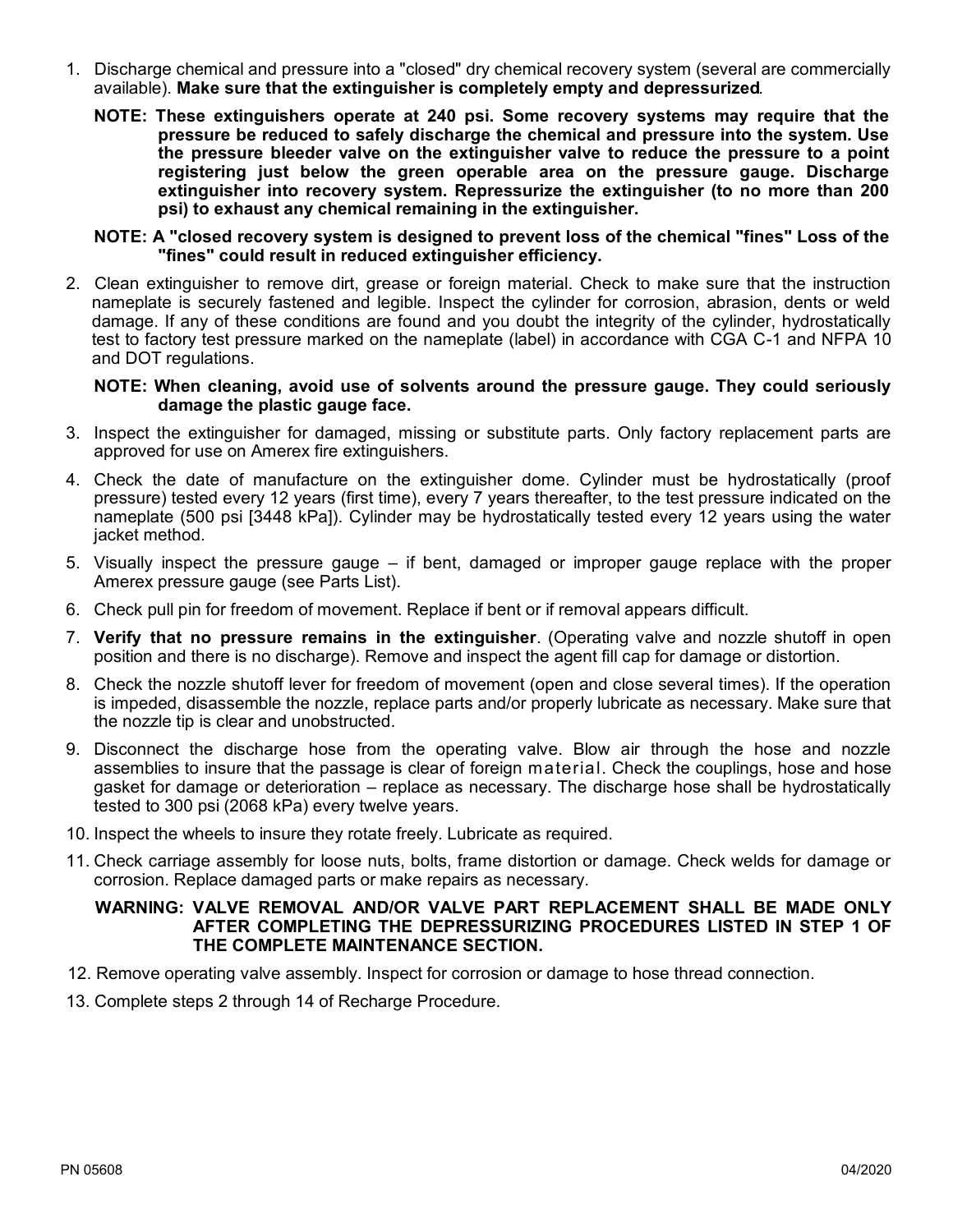### **RECHARGE**

#### **WARNING:**

- **a. Before attempting to disassemble, be sure the extinguisher is completely depressurized.**
- **b. Never have any part of your body over the extinguisher while removing the valve assembly.**
- **c. Use a protective shield between you and the pressure gauge while charging an extinguisher. Do not stand in front of the gauge if a shield is not available.**
- **d. Use a regulated pressurizing source of dry nitrogen only with a minimum dew point of minus 70ºF (minus 57ºC). Set the regulator to no more than 265 psi (1827 kPa).**
- **e. Check and calibrate regulator gauge at frequent intervals. The regulator gauge shall be used to determine when the intended charging pressure has been reached. Do not use the extinguisher gauge for this purpose.**
- **f. Never leave an extinguisher connected to a regulator of a high pressure source for an extended period of time. A defective regulator could cause the cylinder to rupture due to excessive pressure.**
- **g. Do not mix types of dry chemicals in extinguishers, recharge or recovery systems. Mixing ABC (acidic base) with Regular, Purple-K, Super-K or Monnex (alkaline base) dry chemicals may result in a chemical reaction capable of developing a dangerous pressure buildup.**

### **RECHARGING PROCEDURE**

- 1. Perform steps 1 through 12 of the "Complete Maintenance (Six Year Teardown)" section.
- 2. Thoroughly clean all parts of the disassembled valve with a soft bristle brush or soft cloth. Blow the valve out with air or nitrogen. Inspect spring and downtube assembly, and replace parts if worn or damaged. Install a new valve stem and collar o-ring after lightly lubricating with V-711 (do not lubricate the valve stem seal).
- 3. Reassemble the valve assembly, including downtube and set aside.
- 4. Remove any chemical remaining in the cylinder and check the condition. Properly dispose of any chemical that is contaminated or caked.
- 5. Inspect the cylinder interior following CGA Visual Inspection Standard C-6.
- 6. Using an accurate scale, fill cylinder with the correct amount and type of dry chemical specified on the label (nameplate). Use Amerex chemical which has been kept free of moisture and contamination. See Warning (g) – **DO NOT MIX TYPES OF CHEMICALS**.
- 7. Clean cylinder collar o-ring seat and collar threads with a small brush and then wipe off surfaces with a clean cloth to remove dust. Lightly brush the collar o-ring seat with V-711.
- 8. Install "verification of service" external collar tag. Install discharge valve assembly and attach pressurizing adapter (PN 06160) to discharge port.
- 9. With the extinguisher properly secured in an upright position, connect your nitrogen pressurizing line with a quick connect to the nitrogen charging adapter. Rotate the extinguisher operating valve lever to the open position and pressurize extinguisher with dry nitrogen to 240 psi. When the desired pressure has been reached, rotate the operating lever to the closed position. Shut off nitrogen supply and remove the quick connect.

#### **CAUTION: PRESSURIZING THE EXTINGUISHER IN THIS MANNER WILL ALLOW FOR PROPER AERATION OF THE CHEMICAL THROUGH THE DOWNTUBE. DO NOT USE THE "BLEEDER" VALVE TO PRESSURIZE THE EXTINGUISHER.**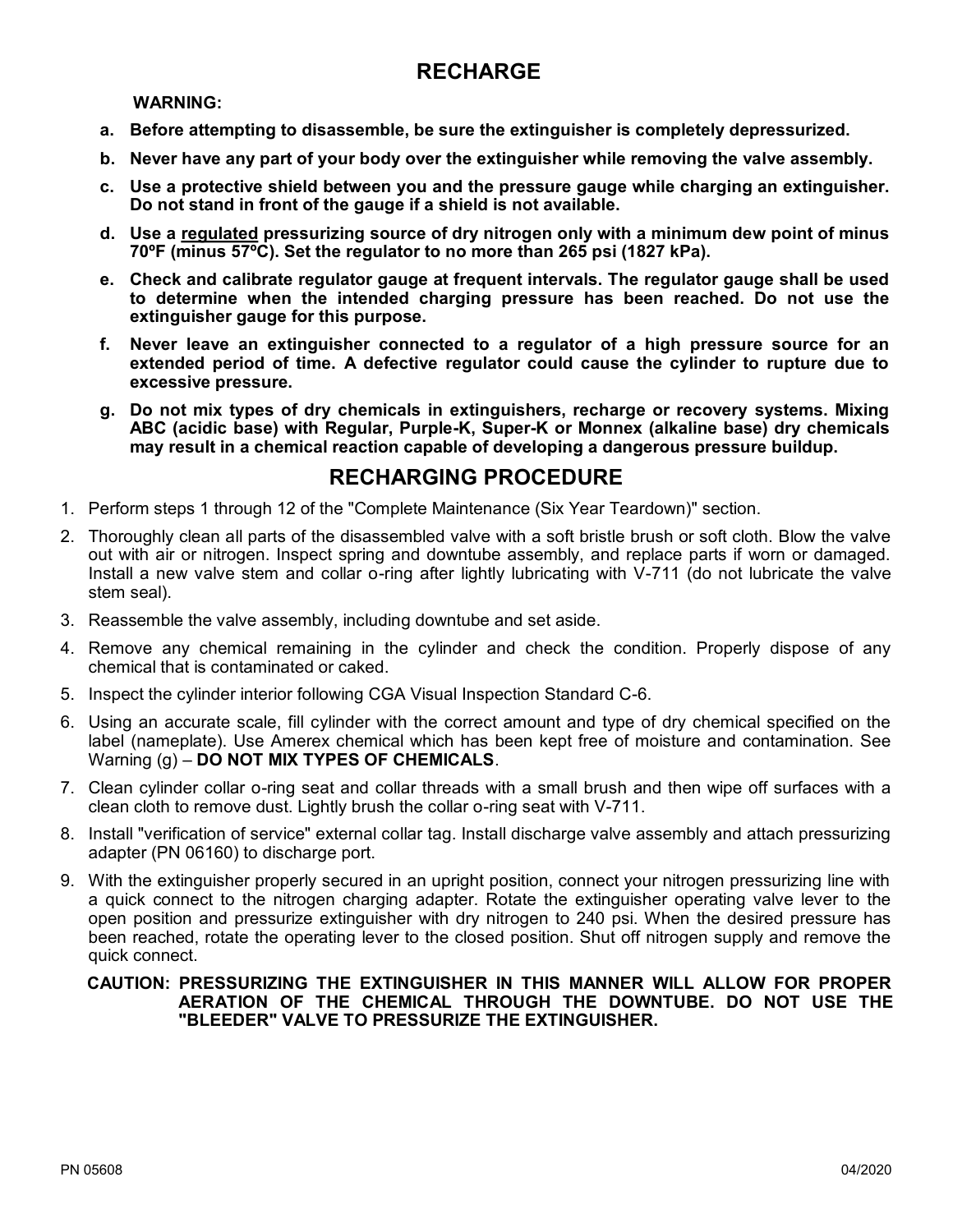- 10. Check extinguisher for leaks by applying detecting fluid or a solution of soapy water to the nitrogen charging adapter orifice, around the collar o-ring sealing area, cylinder welds and gauge. Remove the pressurizing adapter.
- 11. Reconnect the hose to the operating valve. Properly coil the hose on the rack and install the nozzle (with the lever in a closed position) on the mount.

#### **NOTE: When assembling the hose to the agent cylinder or nozzle to the hose, tighten the coupling ¼ turn after contacting the hose gasket.**

- 12. Install pull pin and tamper seal. Record recharge date and attach new recharge tag.
- 13. Weigh assembled extinguisher and confirm that the total weight is within the allowable tolerances indicated in the Maintenance section of the nameplate (label).
- 14. Return extinguisher to its proper location. Mountings for stationary extinguishers shall be properly secured.

### **TROUBLESHOOTING GUIDE**

**WARNING: Before attempting to correct any leakage problem, be sure that the agent cylinder and hose are completely depressurized. Check to determine the source of a leak before the extinguisher is depressurized. Leakage repairs will require depressurization and removal of the valve assembly. Depressurize by discharging into a Closed Recovery System or inverting the extinguisher. After depressurizing the extinguisher and correcting the problem, it will be necessary to clean all valve parts thoroughly.**

|                | <b>PROBLEM</b>                                                                                                                                                                                                         | <b>CORRECTIVE ACTION</b>                                                                                                                                                                |
|----------------|------------------------------------------------------------------------------------------------------------------------------------------------------------------------------------------------------------------------|-----------------------------------------------------------------------------------------------------------------------------------------------------------------------------------------|
| 1.             | Leak at collar o-ring                                                                                                                                                                                                  | Remove valve assembly, remove and discard o<br>-ring, clean collar and lube lightly with V-711.<br>Clean o-ring groove on valve and install new<br>collar o-ring. Lubricate with V-711. |
| 2.             | Leak at agent fill cap                                                                                                                                                                                                 | Remove cap, clean threads thoroughly and in-<br>stall new o-ring. Lubricate o-ring with V-711.                                                                                          |
| 3.             | Leak through valve                                                                                                                                                                                                     | Check valve stem seating area for scratches or<br>foreign matter. Clean seating area with a tooth<br>brush and soft cloth. Install new valve stem as-<br>sembly.                        |
| 4.             | Leak at "bleeder"<br>valve.                                                                                                                                                                                            | Remove and reinstall valve using Teflon tape<br>on threads. Note: "Bleeder" valve cap must be<br>installed to prevent leakage.                                                          |
| 5.             | Leak around<br>gauge<br>threads                                                                                                                                                                                        | Remove gauge*, clean threads and reinstall<br>using Teflon tape on the gauge threads.                                                                                                   |
| 6.             | Defective gauge                                                                                                                                                                                                        | Remove defective gauge* an install the proper<br>Amerex pressure gauge (PN 05225 240 psi)<br>using Teflon tape on the gauge threads.                                                    |
| 7 <sub>1</sub> | Leak in the cylinder                                                                                                                                                                                                   | Contact Amerex if under warranty, otherwise<br>mark "REJECTED" and remove from service or<br>return to owner.                                                                           |
|                | * Pressure gauge threads are coated with a special epoxy at the factory.<br>For easy removal, soak the valve assembly in hot water (180°F) for two<br>to four minutes. Remove gauge with a thin 7/16" open end wrench. |                                                                                                                                                                                         |